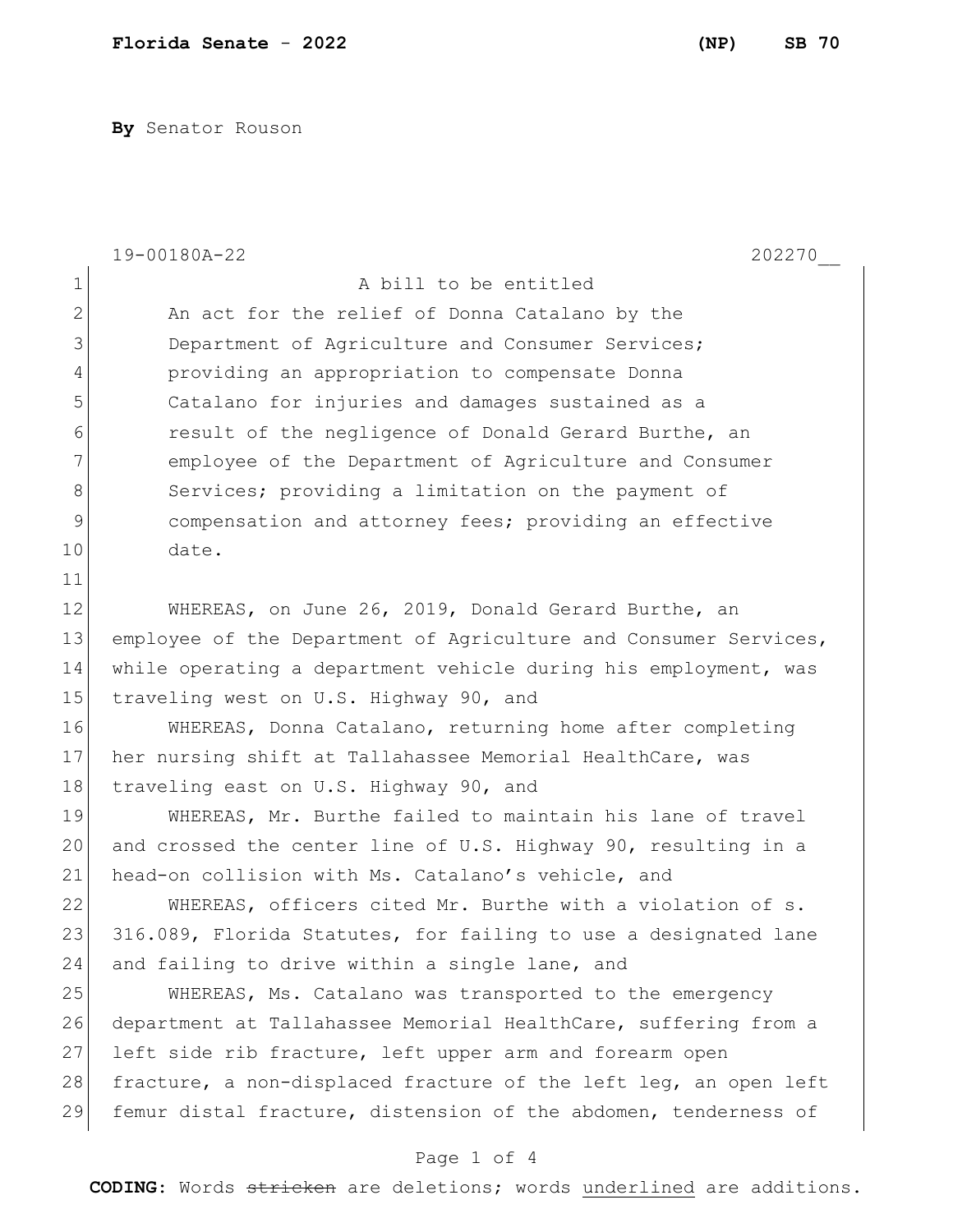19-00180A-22 202270\_\_ 30 the left ribs, and abrasions to the left side of her face, and 31 WHEREAS, during the next three days, Ms. Catalano underwent 32 six surgeries to repair the various injuries suffered as a 33 result of the vehicular accident caused by Mr. Burthe, and 34 WHEREAS, on July 5, 2019, Ms. Catalano was transferred to 35 the Tallahassee Memorial HealthCare Rehabilitation Center by 36 ambulance to begin physical therapy for her injuries, staying 37 there for approximately 3 months until she was discharged in 38 September 2019 to continue physical therapy at home, and 39 WHEREAS, Ms. Catalano now suffers from chronic pain; mental 40 anguish, stress, and anxiety; stiff, aching knees that require 41 her to walk with a cane; an inability to straighten or lift her 42 right arm; and incontinence, and 43 WHEREAS, Ms. Catalano can no longer perform traditional 44 nursing duties as a result of these injuries, and 45 | WHEREAS, Mr. Burthe, as an employee of the Department of 46 Agriculture and Consumer Services, acting within the scope of 47 his employment, owed a duty to Ms. Catalano to conduct himself 48 in a reasonable manner and exercise reasonable care, but 49 breached that duty by driving carelessly, and 50 WHEREAS, on July 10, 2020, Ms. Catalano filed a lawsuit 51 against the Department of Agriculture and Consumer Services to 52 recover damages as a result of the negligent conduct of the 53 department's employee, Mr. Burthe, and 54 WHEREAS, on July 15, 2021, the Department of Agriculture 55 and Consumer Services and Ms. Catalano reached a settlement 56 agreement for \$3,375,000, of which \$200,000 was paid by the 57 Division of Risk Management, and 58 WHEREAS, the Department of Agriculture and Consumer

## Page 2 of 4

**CODING**: Words stricken are deletions; words underlined are additions.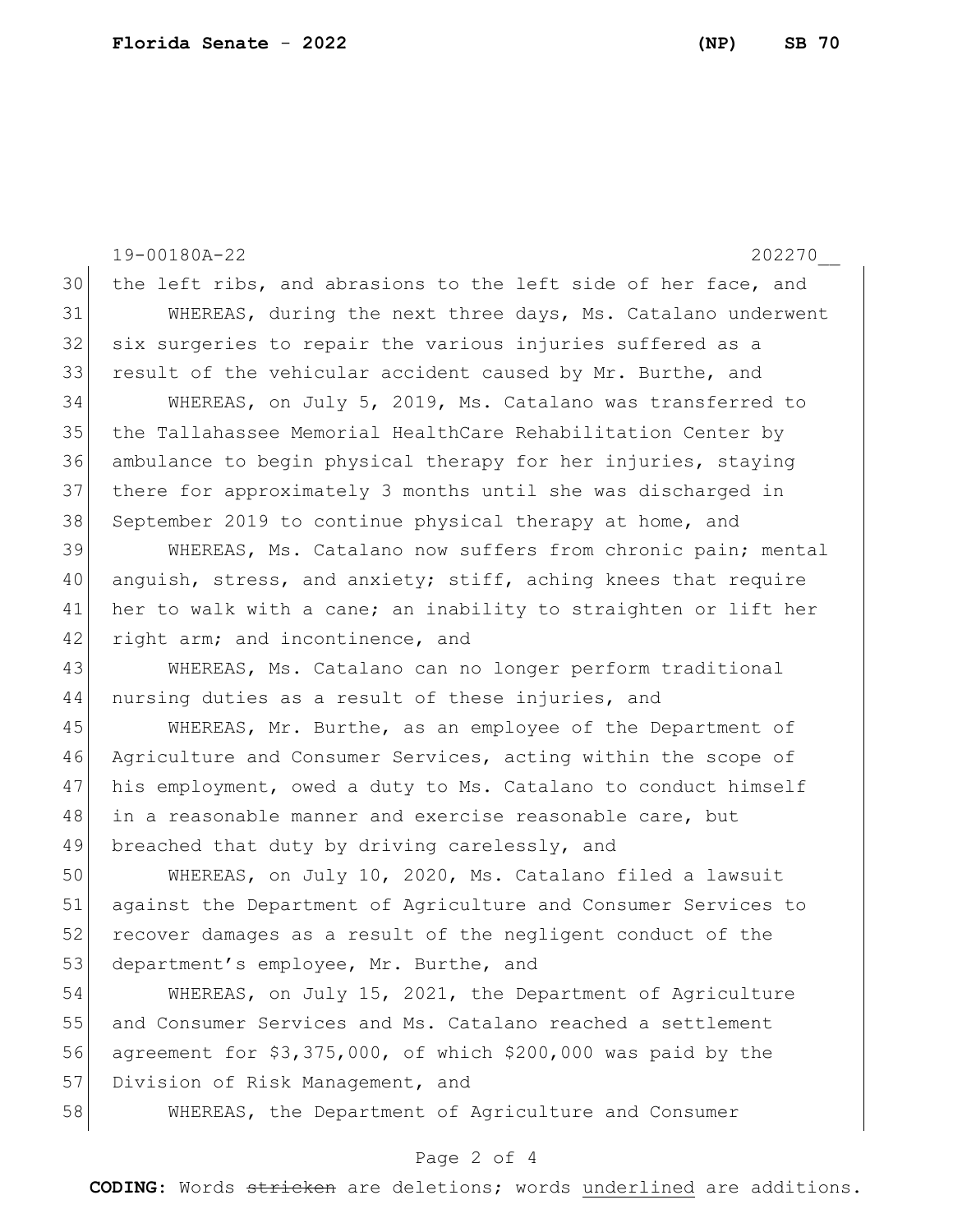|    | 19-00180A-22<br>202270                                           |
|----|------------------------------------------------------------------|
| 59 | Services supports Ms. Catalano's efforts to seek the remainder   |
| 60 | of the agreed-upon compensation, and                             |
| 61 | WHEREAS, due to the limits of s. 768.28, Florida Statutes,       |
| 62 | at the time of the incident, Ms. Catalano has collected only     |
| 63 | \$200,000 of her settlement agreement with the Department of     |
| 64 | Agriculture and Consumer Services, and the remainder may be      |
| 65 | recovered only through a claim bill approved by the Legislature, |
| 66 | NOW, THEREFORE,                                                  |
| 67 |                                                                  |
| 68 | Be It Enacted by the Legislature of the State of Florida:        |
| 69 |                                                                  |
| 70 | Section 1. The facts stated in the preamble to this act are      |
| 71 | found and declared to be true.                                   |
| 72 | Section 2. The sum of \$3,175,000 is appropriated from the       |
| 73 | General Revenue Fund to the Department of Agriculture and        |
| 74 | Consumer Services for the relief of Donna Catalano for injuries  |
| 75 | and damages sustained.                                           |
| 76 | Section 3. The Chief Financial Officer is directed to draw       |
| 77 | a warrant in favor of Donna Catalano in the sum of \$3,175,000   |
| 78 | upon funds of the Department of Agriculture and Consumer         |
| 79 | Services in the State Treasury and to pay the same out of such   |
| 80 | funds in the State Treasury.                                     |
| 81 | Section 4. The amount paid by the Department of Agriculture      |
| 82 | and Consumer Services pursuant to s. 768.28, Florida Statutes,   |
| 83 | and the amount awarded under this act are intended to provide    |
| 84 | the sole compensation for all present and future claims arising  |
| 85 | out of the factual situation described in this act which         |
| 86 | resulted in injuries and damages to Donna Catalano. The total    |
| 87 | amount paid for attorney fees relating to this claim may not     |

## Page 3 of 4

**CODING**: Words stricken are deletions; words underlined are additions.